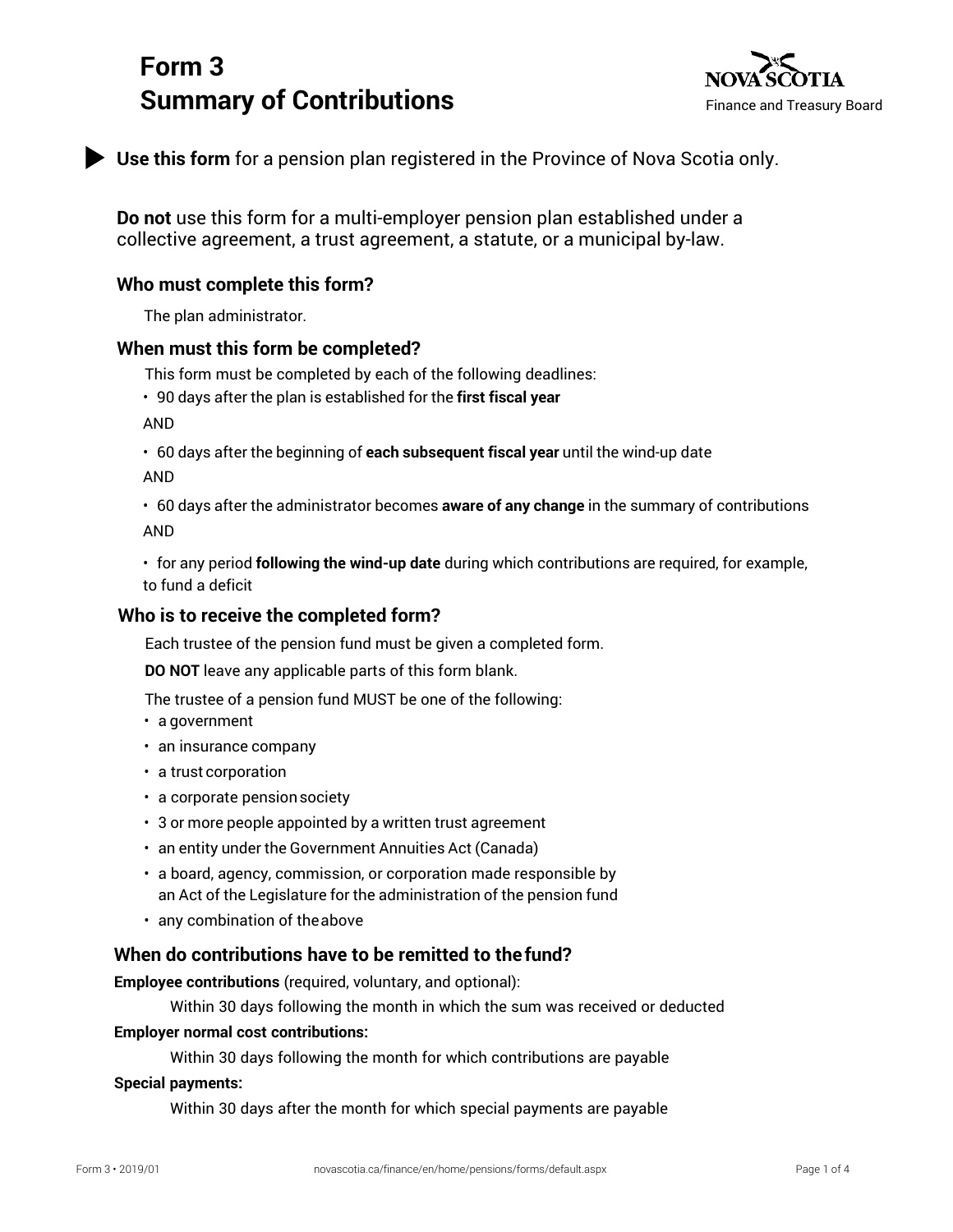| <b>Give plan information</b><br>Name of the plan:<br><b>Registration number:</b><br>and the control of the control of the control of the control of the control of the control of the control of the<br>Plan year or period covered by this form:<br>___ /_____ /_______ to   _____ /_____ /______<br>day / month / year day/ month / year<br>Is this an original form or an update for the same period?<br>Original<br>Update<br>,我们也不能在这里的时候,我们也不能在这里的时候,我们也不能会在这里的时候,我们也不能会在这里的时候,我们也不能会在这里的时候,我们也不能会在这里的时候,我们也不<br>If the administrator is a corporation, pension committee, or board, use the name of the corporation,<br>committee, or board. |                                                                                                     |                                                                   |  |  |
|-----------------------------------------------------------------------------------------------------------------------------------------------------------------------------------------------------------------------------------------------------------------------------------------------------------------------------------------------------------------------------------------------------------------------------------------------------------------------------------------------------------------------------------------------------------------------------------------------------------------------------------------------------|-----------------------------------------------------------------------------------------------------|-------------------------------------------------------------------|--|--|
| Give plan administrator's contact information                                                                                                                                                                                                                                                                                                                                                                                                                                                                                                                                                                                                       |                                                                                                     |                                                                   |  |  |
|                                                                                                                                                                                                                                                                                                                                                                                                                                                                                                                                                                                                                                                     |                                                                                                     |                                                                   |  |  |
|                                                                                                                                                                                                                                                                                                                                                                                                                                                                                                                                                                                                                                                     |                                                                                                     |                                                                   |  |  |
| If this is an update, please provide an explanation below for the change in contributions:                                                                                                                                                                                                                                                                                                                                                                                                                                                                                                                                                          |                                                                                                     |                                                                   |  |  |
|                                                                                                                                                                                                                                                                                                                                                                                                                                                                                                                                                                                                                                                     |                                                                                                     |                                                                   |  |  |
|                                                                                                                                                                                                                                                                                                                                                                                                                                                                                                                                                                                                                                                     |                                                                                                     |                                                                   |  |  |
|                                                                                                                                                                                                                                                                                                                                                                                                                                                                                                                                                                                                                                                     |                                                                                                     |                                                                   |  |  |
|                                                                                                                                                                                                                                                                                                                                                                                                                                                                                                                                                                                                                                                     |                                                                                                     |                                                                   |  |  |
|                                                                                                                                                                                                                                                                                                                                                                                                                                                                                                                                                                                                                                                     |                                                                                                     |                                                                   |  |  |
|                                                                                                                                                                                                                                                                                                                                                                                                                                                                                                                                                                                                                                                     |                                                                                                     |                                                                   |  |  |
|                                                                                                                                                                                                                                                                                                                                                                                                                                                                                                                                                                                                                                                     |                                                                                                     |                                                                   |  |  |
|                                                                                                                                                                                                                                                                                                                                                                                                                                                                                                                                                                                                                                                     |                                                                                                     |                                                                   |  |  |
|                                                                                                                                                                                                                                                                                                                                                                                                                                                                                                                                                                                                                                                     |                                                                                                     |                                                                   |  |  |
|                                                                                                                                                                                                                                                                                                                                                                                                                                                                                                                                                                                                                                                     | Name of administrator:                                                                              | <u> 1989 - Johann Stein, mars and de British Boston (b. 1989)</u> |  |  |
|                                                                                                                                                                                                                                                                                                                                                                                                                                                                                                                                                                                                                                                     | Name and title of contact person:                                                                   |                                                                   |  |  |
|                                                                                                                                                                                                                                                                                                                                                                                                                                                                                                                                                                                                                                                     | Address:                                                                                            |                                                                   |  |  |
|                                                                                                                                                                                                                                                                                                                                                                                                                                                                                                                                                                                                                                                     | Postal code: Note: Note: Note: Note: Note: Note: Note: Note: Note: Note: Note: Note: Note: Note: No |                                                                   |  |  |
| Phone number: <u>New York: New York: New York: New York: New York: New York: New York: New York: New York: New York: New York: New York: New York: New York: New York: New York: New York: New York: New York: New York: New Yor</u>                                                                                                                                                                                                                                                                                                                                                                                                                |                                                                                                     |                                                                   |  |  |
| Give trustee / custodian contact information                                                                                                                                                                                                                                                                                                                                                                                                                                                                                                                                                                                                        |                                                                                                     |                                                                   |  |  |
| Name of trustee / custodian:                                                                                                                                                                                                                                                                                                                                                                                                                                                                                                                                                                                                                        |                                                                                                     |                                                                   |  |  |
|                                                                                                                                                                                                                                                                                                                                                                                                                                                                                                                                                                                                                                                     |                                                                                                     |                                                                   |  |  |
|                                                                                                                                                                                                                                                                                                                                                                                                                                                                                                                                                                                                                                                     |                                                                                                     |                                                                   |  |  |
|                                                                                                                                                                                                                                                                                                                                                                                                                                                                                                                                                                                                                                                     |                                                                                                     |                                                                   |  |  |
|                                                                                                                                                                                                                                                                                                                                                                                                                                                                                                                                                                                                                                                     |                                                                                                     |                                                                   |  |  |
| Phone number: <u>New York: New York: New York: New York: New York: New York: New York: New York: New York: New York: New York: New York: New York: New York: New York: New York: New York: New York: New York: New York: New Yor</u>                                                                                                                                                                                                                                                                                                                                                                                                                |                                                                                                     |                                                                   |  |  |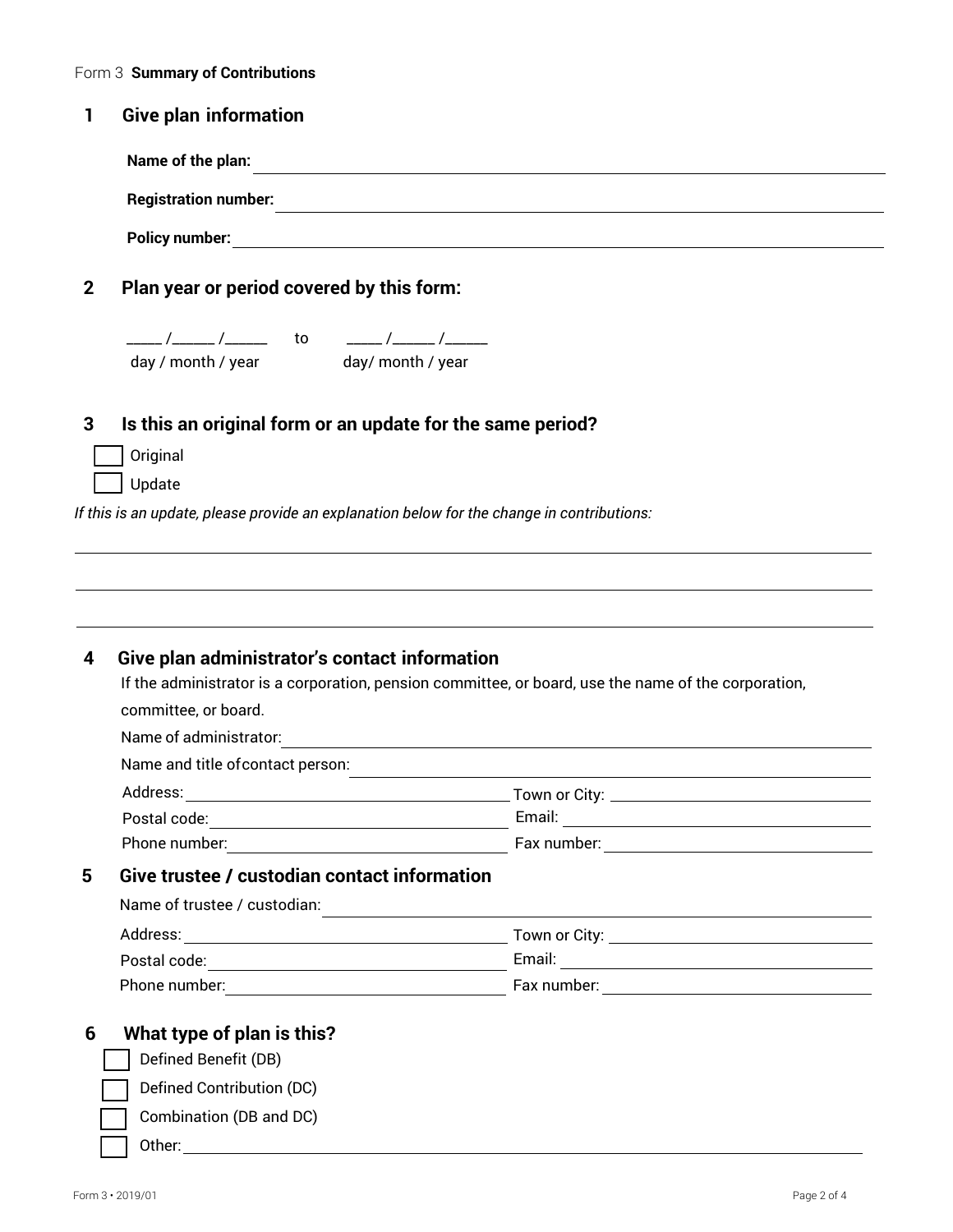# **7 Complete the summary of contributions**

Note: "Estimated employee contributions" and "estimated employer contributions" should be reasonable estimates of contributions required to be remitted to the trustee/custodian of the pension fund as named in question 5. These estimates should be based on relevant information such as the following:

- funding requirements specified in the current actuarial report
- anticipatedpayroll
- membership
- number of hours worked

Estimates may take into account cyclical fluctuations in contributions or anticipated variations in contributions caused by unusual circumstances.

## **Summary of Contributions**

*Attach additional copies of this page as needed.* 

| Contribution<br>period | Estimated<br>employee<br>contributions |                          | Estimated<br>employer<br>contributions |                                    | <b>Total estimated</b><br>required<br>contributions |
|------------------------|----------------------------------------|--------------------------|----------------------------------------|------------------------------------|-----------------------------------------------------|
| mm/dd - mm/dd          | Required<br>$\mathbf{A}$               | Voluntary<br>or optional | <b>Current Service</b><br>Cost<br>B    | Special<br>payments<br>$\mathbf c$ | $A + B + C$                                         |
|                        |                                        |                          |                                        |                                    | \$0                                                 |
|                        |                                        |                          |                                        |                                    |                                                     |
|                        |                                        |                          |                                        |                                    |                                                     |
|                        |                                        |                          |                                        |                                    |                                                     |
|                        |                                        |                          |                                        |                                    |                                                     |
|                        |                                        |                          |                                        |                                    |                                                     |
|                        |                                        |                          |                                        |                                    |                                                     |
|                        |                                        |                          |                                        |                                    |                                                     |
|                        |                                        |                          |                                        |                                    |                                                     |
|                        |                                        |                          |                                        |                                    |                                                     |
|                        |                                        |                          |                                        |                                    |                                                     |
|                        |                                        |                          |                                        |                                    |                                                     |
|                        |                                        |                          |                                        |                                    |                                                     |
|                        |                                        |                          |                                        |                                    |                                                     |